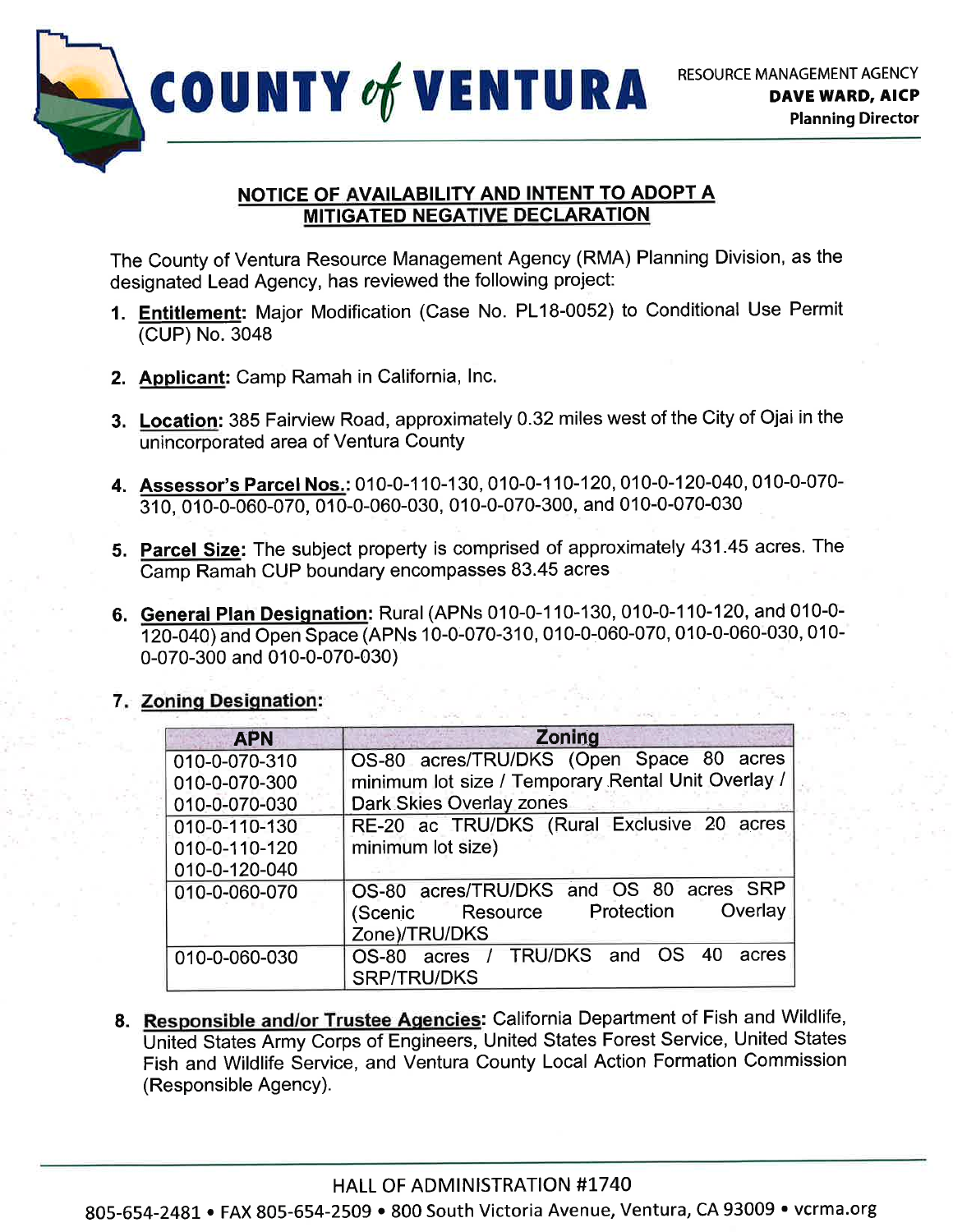9. Project Description: The applicant requests a Major Modification to CUP No. 3048 for a 2O-year term. The CUP boundary will be expanded, and construction of new structures and the legalization of existing structures is proposed, as described below.

### **CUP Boundary Adiustment**

The current CUP boundary will be modified to include APNs 010-0-060-030, 010-0- 060-070 and 010-0-070-310, increasing the camp from 83.45 acres to 348 acres (for a total of 431.45 acres). These parcels are undeveloped. APN 010-0-060-030 and APN 010-0-060-070 are vacant open space land with public trails that are part of the United States Los Padres National trail system<sup>1</sup>. No structures or vegetation removal is proposed on these parcels. Approximately one acre on APN 010-0-070-310 will be developed with a new cabin area known as the "Machon Village" (discussed below).

#### New Structures and lmprovements

The following structures and site improvements are proposed:

Machon Village: The camp expansion includes the construction of "Machon Village," (10,609 sq. ft.) over one acre of land to accommodate the existing Machon program. The village would serve as the new location of the existing leadership training program for campers entering the 11th grade. The village would consist of: six new cabins, four of the cabins would have a second story, (4,320 sq. ft.) and a central gathering structure (the "Machon") that includes counselor sleeping quarters, a prep kitchen, meeting spaces, storage, and restrooms (6,289 sq. ft.). Machon Village provides additional space to accommodate existing campers. The village complex will be nestled into the adjacent hillside with stepped retaining walls that vary between six feet and eight feet in height.

The existing secondary access road located along the western property line would be extended, with a fire access turnaround, to provide emergency vehicle access to Machon Village.

A new 1,436 sq. ft. reception, meeting, and storage area will be added to the Dining Hall.

A 240 sq. ft. trellis would be constructed adjacent to the proposed reception area; and,

The drop off area (adjacent to the existing Dining Hall) would be reconfigured to reduce bus traffic around the Camp.

The existing driveway to Machon Village will be widened and will result in the removal of four protected Coast Live Oak trees (Tree Nos. 437, 438, 478, and 480) and

GIS information on public trails was provided by the (1) U.S. Forest Service: https://www.fs.usda.gov/managing-land/trails; (2) Santa Monica Mountains National Recreation Area: https://www.nps.gov/state/ca/index.htm; and, (3) Ventura County Day Hikes Around, 3rd Edition, Robert **Stone**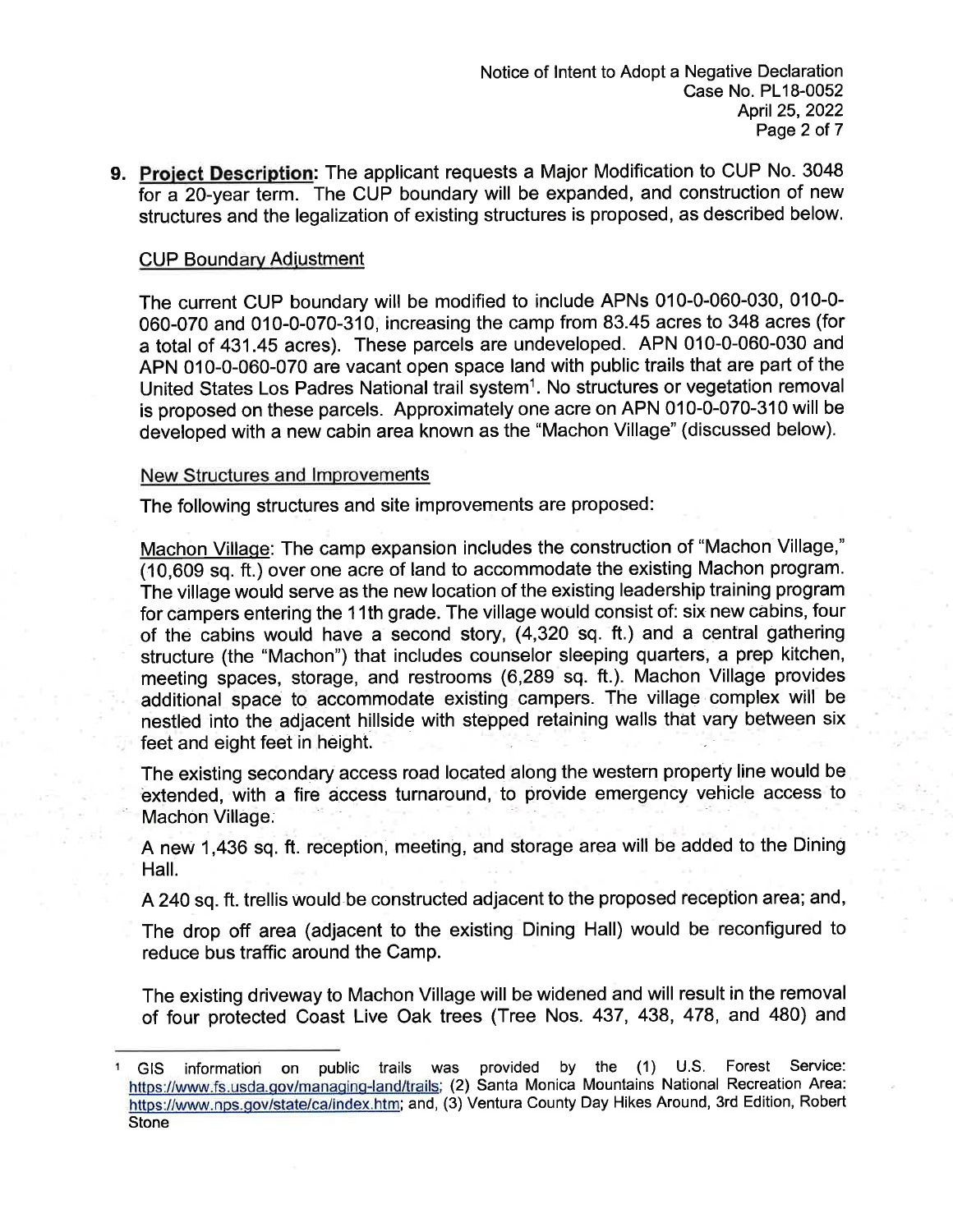encroachment into the Tree Protection Zone (TPZ) of four protected Coast Live Oak trees (Tree Nos. 481, 482, 598 and 599) (Arborist Report and Tree Protection Plan, prepared by Kenneth A. Knight Consulting, LLC., February 7,2019).

## Legalization of Existing Structures:

The applicant requests the legalization of the following unpermitted accessory structures:

- Sport court (2 tennis courts,) located on APN 010-0-110-130, adjacent to the western property line.
- . Outdoor sanctuary trellis located on APN 010-0-1 10-130, adjacent to the existing pool.
- o A1,250 sq.ft.meditation deck and shade structure located on APN 010-0-110-120 adjacent to the reservoir.
- a A total of 2,352 sq.ft. of shade structures located adjacent to the Dining Hall on APN 010-0-110-130.

Estimated earthwork includes 1,190 cubic yards of cut and 322 cubic yards of fill, with excess cut being balanced onsite. Table 2 below includes a list of existing structures.

| <b>Name</b>               | Size (in square<br>feet) | <b>Use</b>                           |
|---------------------------|--------------------------|--------------------------------------|
| <b>Dining Hall</b>        | 14,800                   | <b>Meals</b>                         |
| <b>Fingehut Chapel</b>    | 1,156                    | Chapel                               |
| <b>Old Library</b>        | 1,020                    | Library                              |
| <b>Friedman Library</b>   | 2,070                    | Library                              |
| <b>Office Complex</b>     | 4,727                    | Office/staff<br>housing/kindergarten |
| Laundry                   | 1,050                    | Laundry                              |
| <b>Director's House</b>   | 970                      | lodging                              |
| <b>Staff Lounge</b>       | 1,375                    | <b>Staff Lounge</b>                  |
| <b>Arts Building</b>      | 2,237                    | Art                                  |
| <b>Bassan Heiser</b>      | 5,600                    | <b>Adult Housing</b>                 |
| Friedland                 | 5,600                    | <b>Adult Housing</b>                 |
| Whizin                    | 10,356                   | <b>Adult Housing</b>                 |
| Infirmary (Kaye building) | 4,400                    | <b>Medical</b>                       |
| Caretaker's house         | 613                      | lodging                              |
| Cabins                    | 10,500                   | lodging                              |
| Boys' tents               | 4,800                    | lodging                              |

## Existing Structures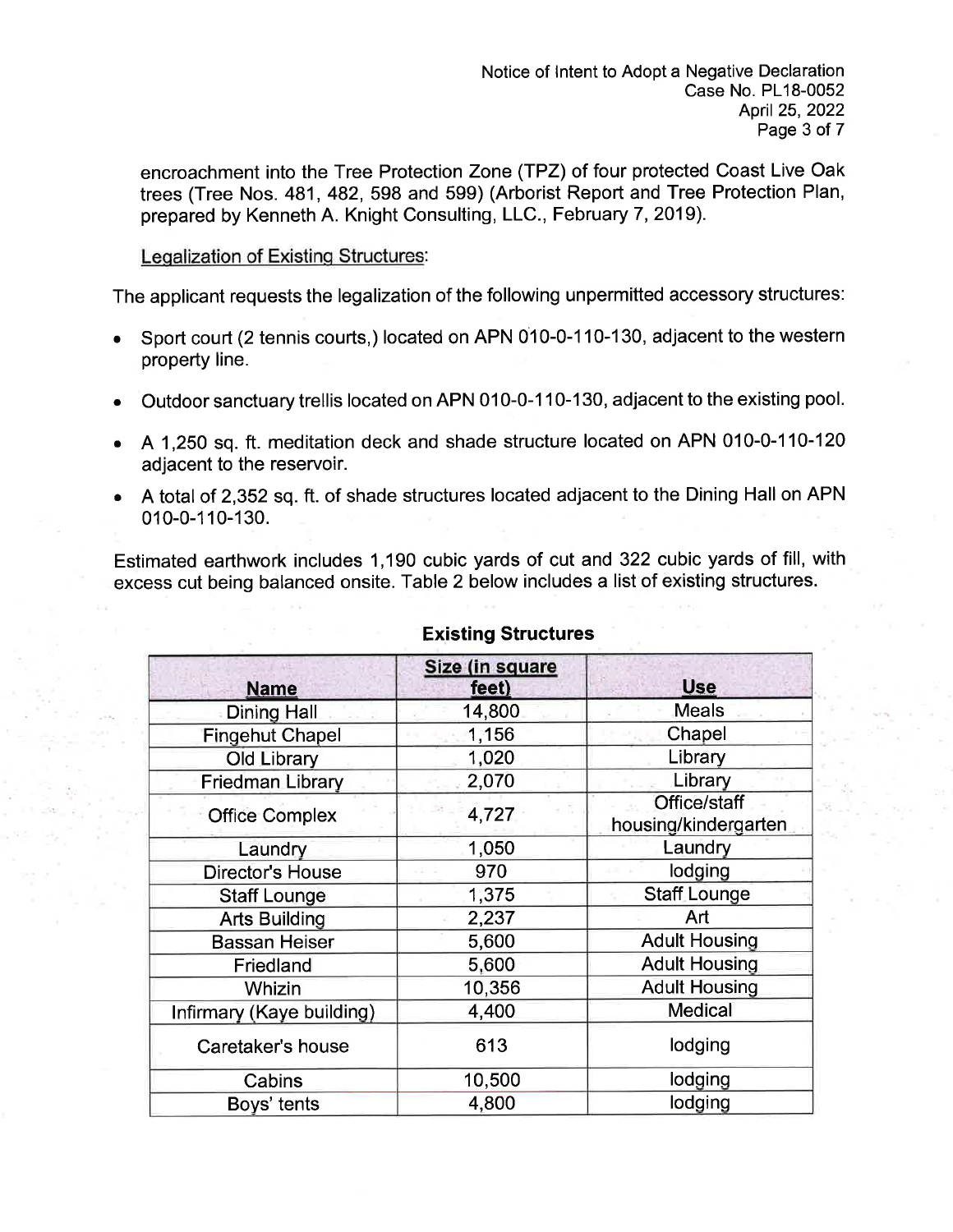| Boys' tents                               | 2,048 | lodging                                    |  |  |
|-------------------------------------------|-------|--------------------------------------------|--|--|
|                                           |       |                                            |  |  |
| Boys' Bathroom                            | 1,035 | bathroom                                   |  |  |
| <b>Girls' Tents</b>                       | 3,600 | lodging                                    |  |  |
| <b>Girls' Tents</b>                       | 4,096 | lodging                                    |  |  |
| Girls' Bathroom                           | 836   | bathroom                                   |  |  |
| <b>Staff Housing</b>                      | 898   | lodging                                    |  |  |
| <b>Camp Manager's House</b><br>and Garage | 1,715 | lodging                                    |  |  |
| Sheds/Storage (7)                         | 3,767 | Sheds/Storage                              |  |  |
| Cabins                                    | 6,348 | lodging                                    |  |  |
| <b>Bakery Addition to Dining</b>          | 710   | <b>Bakery</b>                              |  |  |
| 2nd story to Kaye Building                | 4,400 | Infirmary/lodging                          |  |  |
| Amphitheater                              | N/A   | <b>Outdoor theater</b>                     |  |  |
| <b>Trellis and Pool Deck</b>              | N/A   | <b>Trellis and Pool Deck</b>               |  |  |
| <b>Outdoor Sanctuary Trellis</b>          | 1,700 | <b>Outdoor Sanctuary</b><br><b>Trellis</b> |  |  |
| Swimming pool bathrooms                   | 744   | Swimming pool<br>bathrooms                 |  |  |
| Gazebos                                   | 2,760 | Gazebos                                    |  |  |
| <b>Swimming Pool/Slides</b>               | N/A   | <b>Swimming Pool/Slides</b>                |  |  |
| Parking                                   | N/A   | 134 spaces                                 |  |  |
| Reservoir                                 | N/A   | N/A                                        |  |  |
| <b>TOTAL</b><br>100,727 sq. ft.           |       |                                            |  |  |

## Camp Ramah Youth Summer Camp

.1 Camp Ramah is an American Camp Association (ACA) accredited camp that has been operating onsite since 1969. The Camp Ramah youth summer camp operates for nine weeks (June to August) and consists of one week of training for Counselors/Staff and then two, four-week sessions for campers. Within the four-week sessions, there are two 2-week sessions available for campers that need or desire a shorter stay. During the summer months, Camp Ramah hosts 600 - 650 campers over each four-week session.<sup>2</sup> Camp Ramah summer session includes 93 daytime and 255 overnight employees (Camp counselors, kitchen, housekeeping, maintenance, administrative, and security staff, and 6 residents who live on-site). One family visitation day is scheduled per camp session where families are invited to visit the camp during the day only. Camp Ramah youth summer camp is a 24-hour program. Generally, the camp outdoor programs occur between 7:45 a.m. and 9:00 p.m. Sunday through Friday, and between 7:45 a.m. and

<sup>2</sup> ln accordance with the Ventura County NCZO Section 5107-17.2.2, the maximum number of overnight guests that could be allowed at Camp Ramah is 942. This number is based on the size of the property.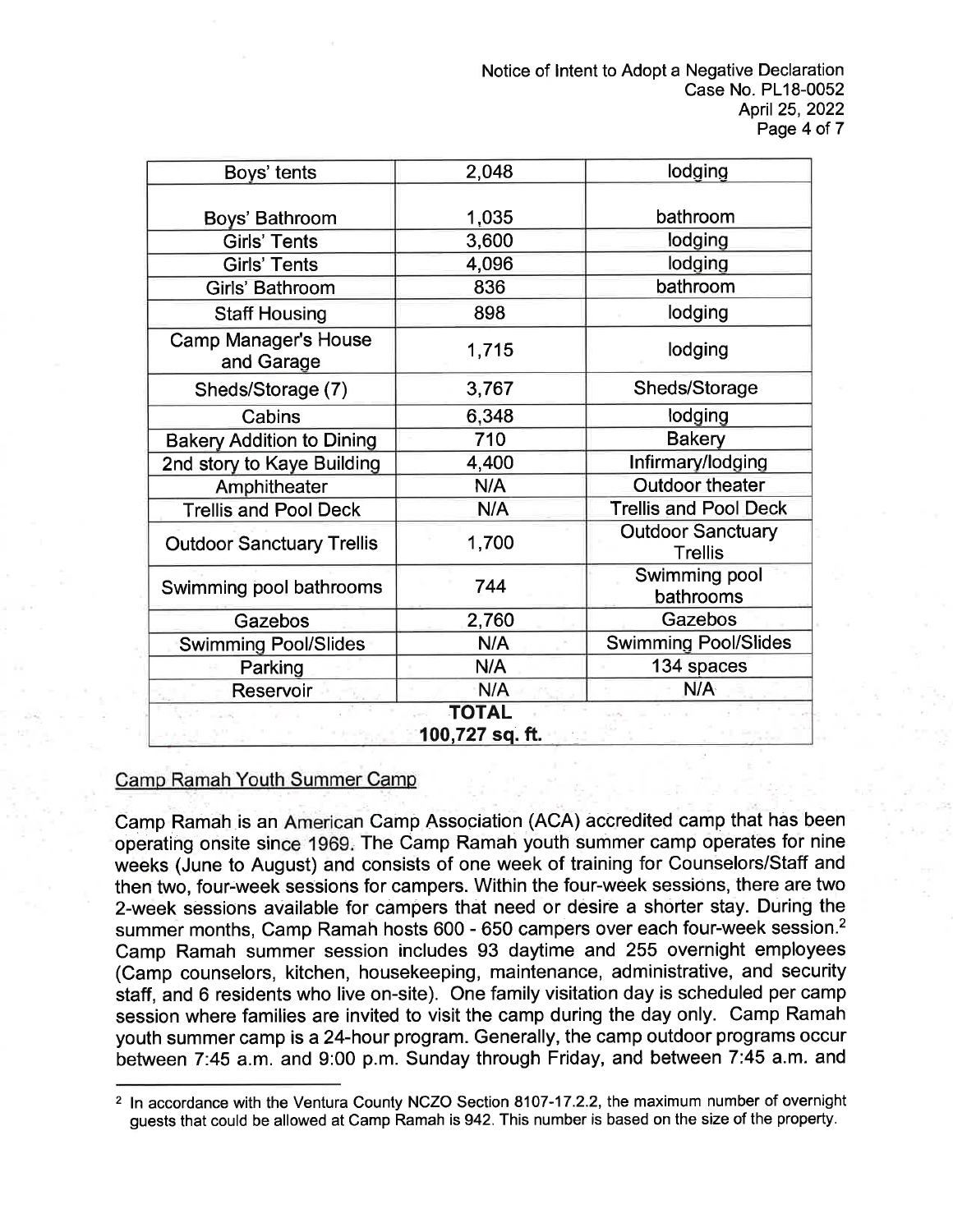10:00 p.m. on Saturdays. One exception to those general hours is an outdoor café-like gathering (Cafe Ezra) on Thursday nights for staff throughout the summer and hosted by special needs counselors. Café Ezra ends at approximately 11:00 p.m.

#### Non-Summer Proqrams and Activities

Camp Ramah hosts approximately 90 programs and activities per year for adult and youth campers. During the non-summer months, Camp Ramah is staffed by 37 daytime employees and two residents who live on-site. The non-summer camp activities generally occur Monday through Sunday from 8:00 a.m. to 10:00 p.m.

#### Outdoor Amplified Sound and Music

All activities occurring at Camp Ramah may use a hand-held, acoustic speech amplifier to direct campers to programs and locations. Other activities and programs may use microphones and amplified music. Camp Ramah's amplification system will be equipped with an automatic system to limit volume so that noise does not exceed 50 dBA after 7:00 p.m. All amplified equipment will be turned off by 10:00 p.m., except during Café Ezra (which has low level ambient music). Campers and staff may only use outdoor amplification equipment provided by Camp Ramah for both day and nighttime use. The use of amplification equipment would generally occur at the following locations: inside Girl's gazebo for use during summer camp and non-summer camp programs of activities (e.g. dance classes, occasional outdoor dining); Basketball CourUTennis Court (requires sound blankets); Main Dining Room Lawn; amphitheater; and, Fire Pit at Boy's Tent Area. Camp Ramah Staff remain on-site and are available for monitoring and to respond to complaints.

The majority of meals are prepared and served in the dining hall. However, catering services throughout the year may be provided by food trucks licensed in Ventura County.

#### SecUritv and Earthquake/Disaster Procedures

Access to the Camp is restricted by a gate and security kiosk. Security cameras are used throughout the camp to monitor operations and to hinder criminal activity. Adult supervision of youth campers will be provided'throughout the year. Camp Ramah maintains a handbook, which includes procedures for the staff to follow to protect the campers and on-site personnel in the event of a disaster. There are warning alarms located in the center of the camp, which are tested monthly during the summer camp program. Security personnel will be provided by Camp Ramah staff as needed.

#### Access

Access to the project site is available from Fairview Road (a paved public road) to Camp Ramah Road (a paved private road). Non-summer month campers and visitors would be bussed to the project site or arrive in personal vehicles. Summer month campers re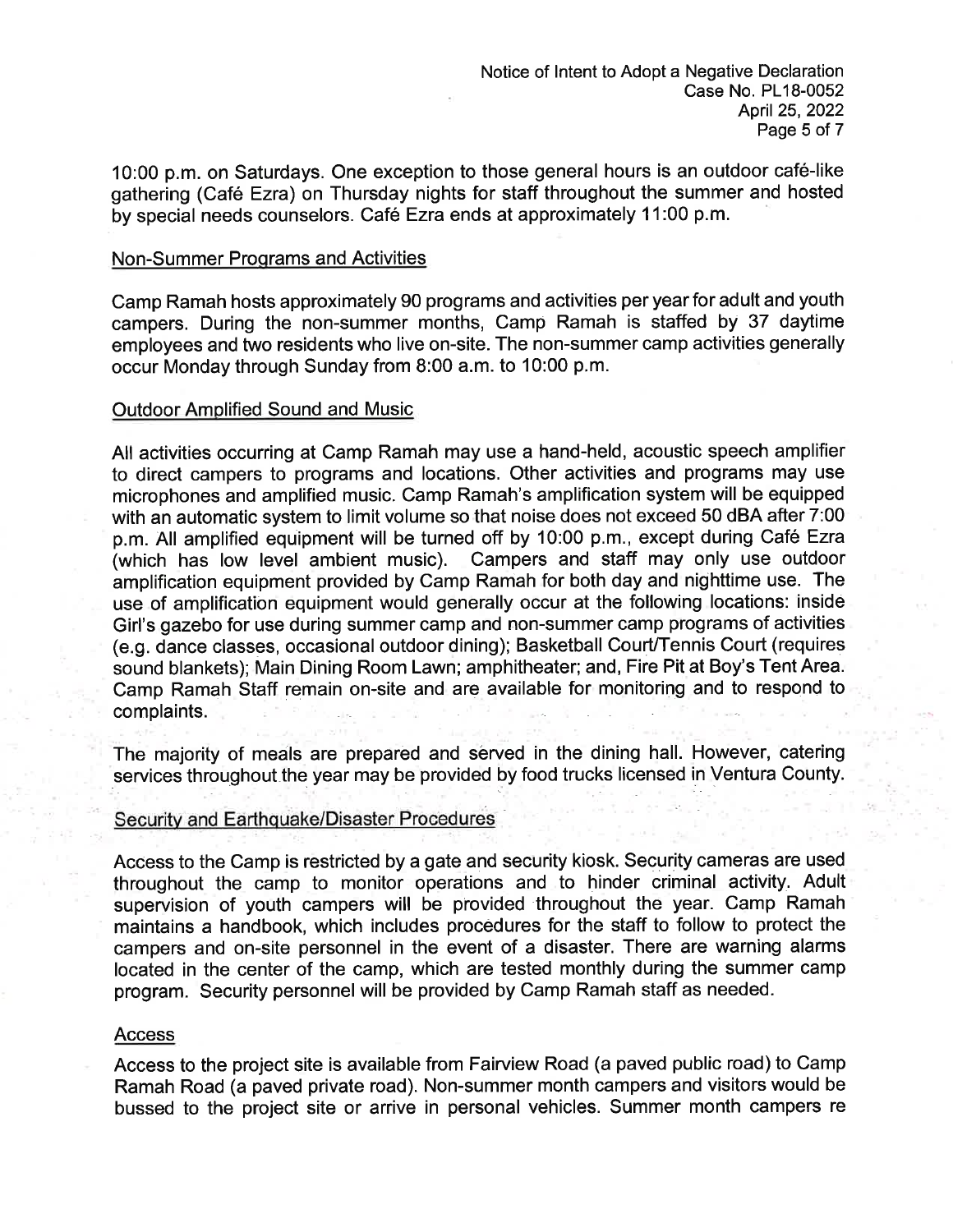bussed in. The on-site parking area and bus drop off point is located more than 100 feet from Fairview Road, south of the softball field.

### Water and Wastewater Services

Water service is provided by the Casitas Municipal Water District (CMWD). A Conditional Water Will Serve Letter (dated November 12,2020) has been provided to extend water service to Machon Village. Wastewater service is provided by the Ojai Valley Sanitary District (OVSD) or the existing camp.

Machon Village will be located on APN 010-0-070-310. This parcel is outside the OVSD Sphere of lnfluence. To provide wastewater service, OVSD will need to request annexation of all or some of APN 010-0-070-310 from the Ventura County Local Agency Formation Commission (LAFCo) or negotiate an Out of Area Service Agreement with the Camp.

ln accordance with Section 15070 of the California Code of Regulations, the RMA Planning Division determined that this proposed project may have a significant effect on the environment, however mitigation measures are available that would reduce the impacts to less than significant levels. As such, a Mitigated Negative Declaration has been prepared and the applicant has agreed to implement the mitigation measures.

## List of Potentially Significant Environmental Impacts Identified:

1. (Item 4A: Biological Resources, Species: The initial study found that the proposed project would have significant impacts to special status wildlife species. lmpacts will be less than significant with the implementation of mitigation measures BIO-1 and BIO-2, which require the preparation and implementation of a Tree Protection Plan to offset the impacts to protected oak trees that would result from the proposed widening of the existing driveway adjacent to the northwestern property line to access Machon Village, and the submittal annual arborist monitoring reports, which address the success of the tree protection measures and the overall condition of encroached-upon trees relative to their condition prior to the widening of the access road.

The lnitial Study also found that the proposed project would have significant impacts. to scrub habitat and oak woodland communities from proposed development. lmpacts will be less than significant with the implementation of Mitigation Measure BIO-3, which requires installation of temporary protective fencing a minimum of 100 feet from the edge of the scrub habitat and oak woodland community boundary during construction of the Machon Village.

2. Item 4E: Habitat Connectivity: Section 4E, Biological Resources, Habitat Connectivity: The lnitial Study found that the proposed project would have significant impacts to habitat connectivity. To avoid future barriers to wildlife movement, Mitigation Measure BIO-4 requires the submittal of a lighting plan.